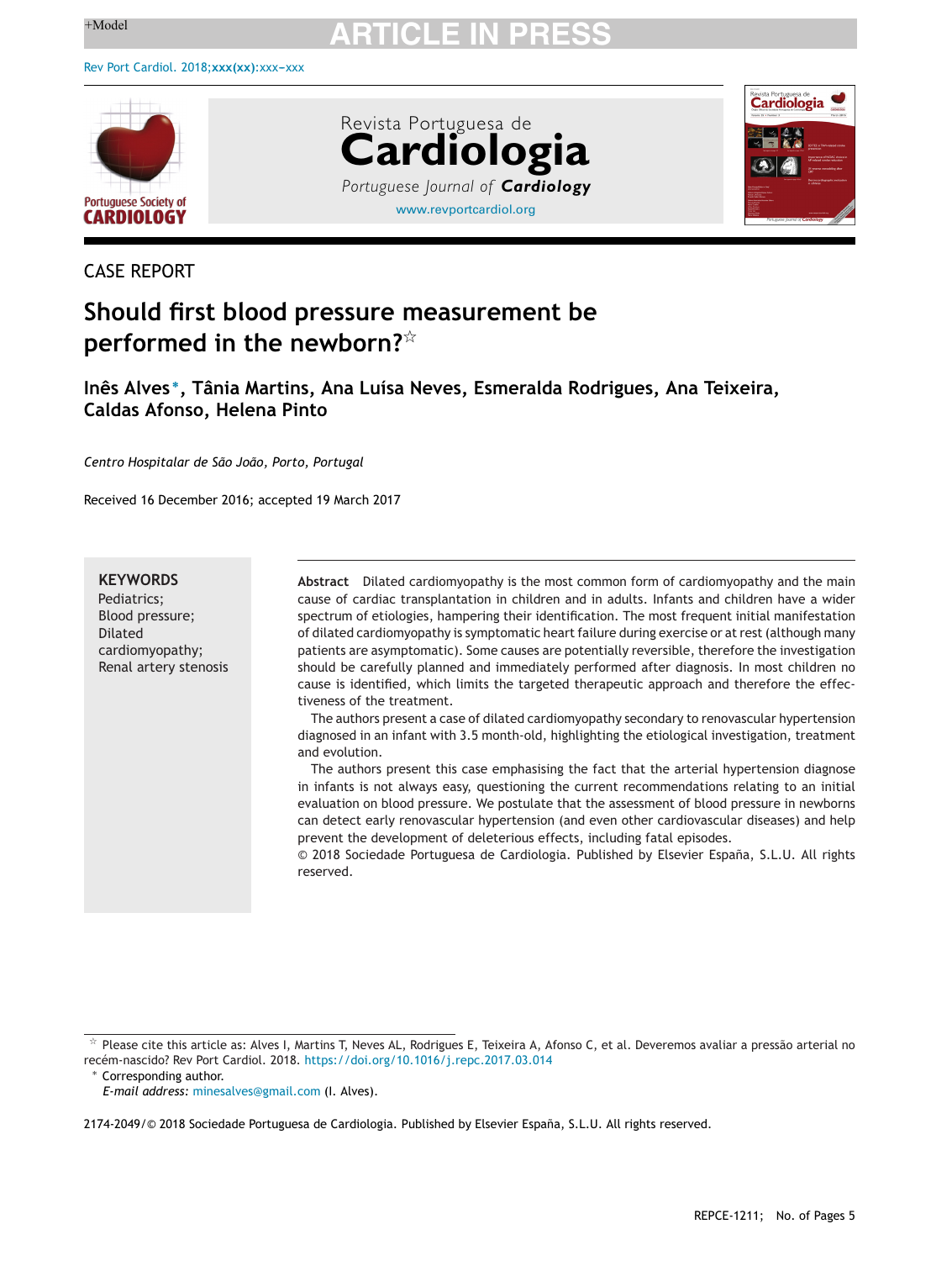# $+$ Model **ARTICLE IN PRESS**

### **PALAVRAS-CHAVE**

Pediatria; Pressão arterial; Miocardiopatia dilatada; Estenose artéria renal

#### **Deveremos avaliar a pressão arterial no recém-nascido?**

**Resumo** A miocardiopatia dilatada é a forma mais comum de miocardiopatia e a principal causa de transplante cardíaco em idade pediátrica e em adultos. Os lactentes e as crianças apresentam etiologias de espectro mais alargado, embora a sua identificação seja mais difícil. A manifestação inicial mais frequente da miocardiopatia dilatada é a insuficiência cardíaca sintomática, em esforco ou repouso (embora muitos pacientes sejam assintomáticos). Como algumas das causas da miocardiopatia dilatada são potencialmente reversíveis, a investigação deve ser cuidadosamente planeada e feita imediatamente após o diagnóstico. Na maioria das criancas não é identificada uma causa, o que limita a abordagem terapêutica dirigida e, portanto, a eficácia do tratamento implantado.

Os autores apresentam um caso de miocardiopatia dilatada secundária a hipertensão arterial renovascular, diagnosticada numa lactente de 3,5 meses, e destacam a investigação etiológica, o tratamento instituído e a sua evolução.

Os autores salientam que o diagnóstico de hipertensão arterial no lactente nem sempre é fácil e questionam as atuais recomendações para início da medição da pressão arterial. Postulamos que a avaliação da pressão arterial em recém-nascidos pode detetar hipertensão arterial renovascular precoce (e mesmo outras doenças cardiovasculares) e ajudar a prevenir o desenvolvimento de efeitos deletérios, inclusive episódios fatais.

© 2018 Sociedade Portuguesa de Cardiologia. Publicado por Elsevier España, S.L.U. Todos os direitos reservados.

### **Introduction**

Dilated cardiomyopathy (DCM) is the most common form of cardiomyopathy and the main cause of cardiac trans-plantation in children and adults.<sup>[1](#page--1-0)</sup> DCM is a heterogeneous group of disorders with dilatation of the heart chambers and myocardial dysfunction as common phenotypes. Although these phenotypes occur in both adults and children, the underlying etiologies and prognosis differ depending on the age group.<sup>2</sup> [T](#page--1-0)he most common etiology in adults is coronary artery disease, although cases associated with inflammatory conditions, toxins (medication, alcohol and illegal drugs) and genetic defects have also been described. There is a broader spectrum of etiologies in infants and children, although these causes are more difficult to identify.<sup>[3](#page--1-0)</sup> It is idiopathic in 66% of cases, and myocarditis (46%) and neuromuscular disease (26%) are among the most common known causes.[3](#page--1-0) Inborn errors of metabolism and malformative syndromes are also causes in infants under 1 year of age.[4](#page--1-0)

One No[r](#page--1-0)th American study<sup>3</sup> reported that the annual incidence of DCM in children was 0.57 cases per 100 000, and that it was more common in males (0.66 vs. 0.47/100 000) and in infants than in older children (4.40 vs. 0.34/100 000). Previously, a Finnish study found a DCM incidence in children of 0.4 cases per 100 000 and a prevalence of 2.6 cases per 100 000 in Finland.<sup>[5](#page--1-0)</sup> In the United Kingdom, the incidence rate is  $0.87/100000$  in individuals >1[6](#page--1-0) years of age.<sup>6</sup>

The most common initial manifestation in children with DCM is symptomatic heart failure, with effort or at rest (although many patients are asymptomatic). $4,7$  Ventricular arrhythmias, atrioventricular block, syncope and sudden death may also occur.[4](#page--1-0)

Because some of causes of DCM are potentially reversible, an extensive panel of investigations should be planned and performed immediately after diagnosis.<sup>[1](#page--1-0)</sup> Nonetheless, most children do not have a known cause, which limits disease-specific therapies and, therefore, the efficacy of the treatment implemented.<sup>[3](#page--1-0)</sup>

### **Description of the case report**

Female infant with no significant personal history except for a drop in weight-for-age percentile from one month of age (50th percentile to 15th percentile). At 3 months of age, the parents reported onset of sweating and pale lips during feeding, which gradually worsened.

At age 3.5 months, she was brought to the emergency department due to an episode of hypotonia and moaning, interpreted as a brief resolved unexplained event. Fever and recent infection were denied and she had no family history of heart disease or sudden death. Physical examination found the patient to be in good general condition, with blood pressure (BP) at 112/81 mmHg (P>99), peripheral oxygen saturation at 99%, grade II/VI systolic murmur, and no organomegaly or peripheral edema. High BP was subsequently confirmed in all four limbs, with no significant difference among values. Complete blood count was normal and a blood chemistry panel showed normal transaminases, renal function and thyroid function. Brain natriuretic peptide was found to be high (2686.7 pg/ml).

A chest X-ray revealed cardiomegaly with no pulmonary congestion. An electrocardiogram showed sinus rhythm, normal QRS axis, no pathological Q waves and inverted T wave in LI, LII and LIII. An echocardiography found dilatation of the left chambers with global left ventricular dysfunction, left ventricular ejection fraction (LVEF) 36%, left ventricular systolic function (LVSF) 17% and moderate